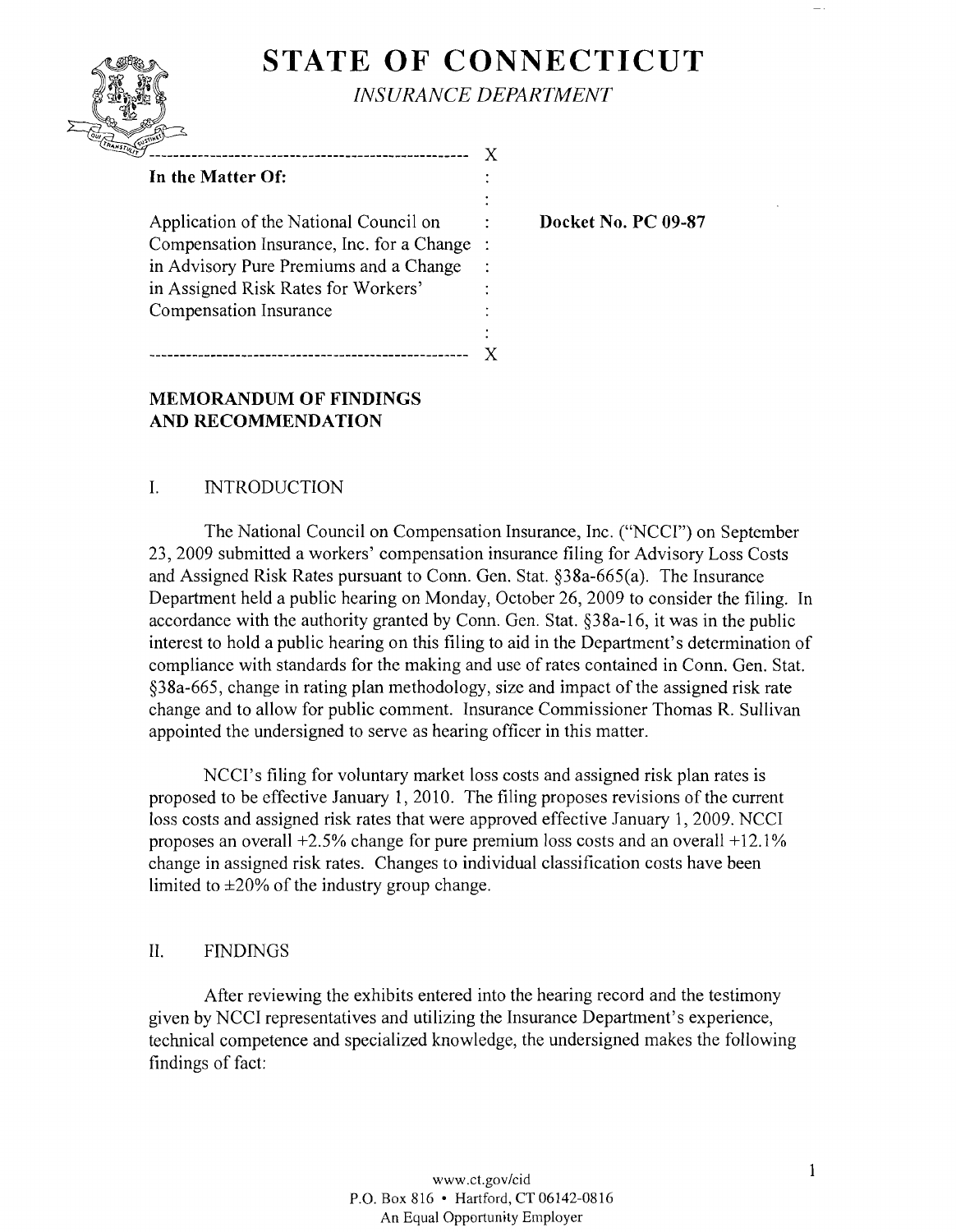1. The proposed change in Advisory Loss Costs reflects the following pure premium level changes:

| <b>Industry Group</b> | Voluntary Market<br>Pure Premium Loss Cos<br>Change $(\frac{9}{6})$ |  |
|-----------------------|---------------------------------------------------------------------|--|
| Manufacturing         | $+3.5$                                                              |  |
| Contracting           | $-2.5$                                                              |  |
| Office & Clerical     | $+0.7$                                                              |  |
| Goods & Services      | $-6.3$                                                              |  |
| Miscellaneous         | $+3.3$                                                              |  |
| <b>Overall Change</b> | $+2.5\%$                                                            |  |

2. The proposed change in Assigned Risk Market Rates reflects the following rate level changes:

| <b>Industry Group</b> | Assigned Risk Plan<br>Rate Change (%) |
|-----------------------|---------------------------------------|
| Manufacturing         | $+13.2$                               |
| Contracting           | $+6.6$                                |
| Office & Clerical     | $+10.1$                               |
| Goods & Services      | $+16.2$                               |
| Miscellaneous         | $+13.0$                               |
| <b>Overall Change</b> | $+12.1\%$                             |

3. The components of the Advisory Loss Costs and Assigned Risk Market Rate changes are comprised of the following elements:

| Component                       | Pure Premium<br><b>Voluntary Market</b><br>Change $(\% )$ | Assigned Risk Premium<br>Level Change $(\% )$ |  |
|---------------------------------|-----------------------------------------------------------|-----------------------------------------------|--|
| Experience, Trend and Benefits  | $+2.2$                                                    | $+2.2$                                        |  |
| Loss Adjustment Expenses        | $+0.3$                                                    | N/A                                           |  |
| Expenses                        | N/A                                                       | $+9.0$                                        |  |
| Change in Uncollectible         |                                                           |                                               |  |
| Premium Provision               | N/A                                                       | $+0.6$                                        |  |
| Removal of Premium Discount A/R | N/A                                                       | $+4.3$                                        |  |
| <b>Overall Change</b>           | $+2.5%$                                                   | $+16.9\%$                                     |  |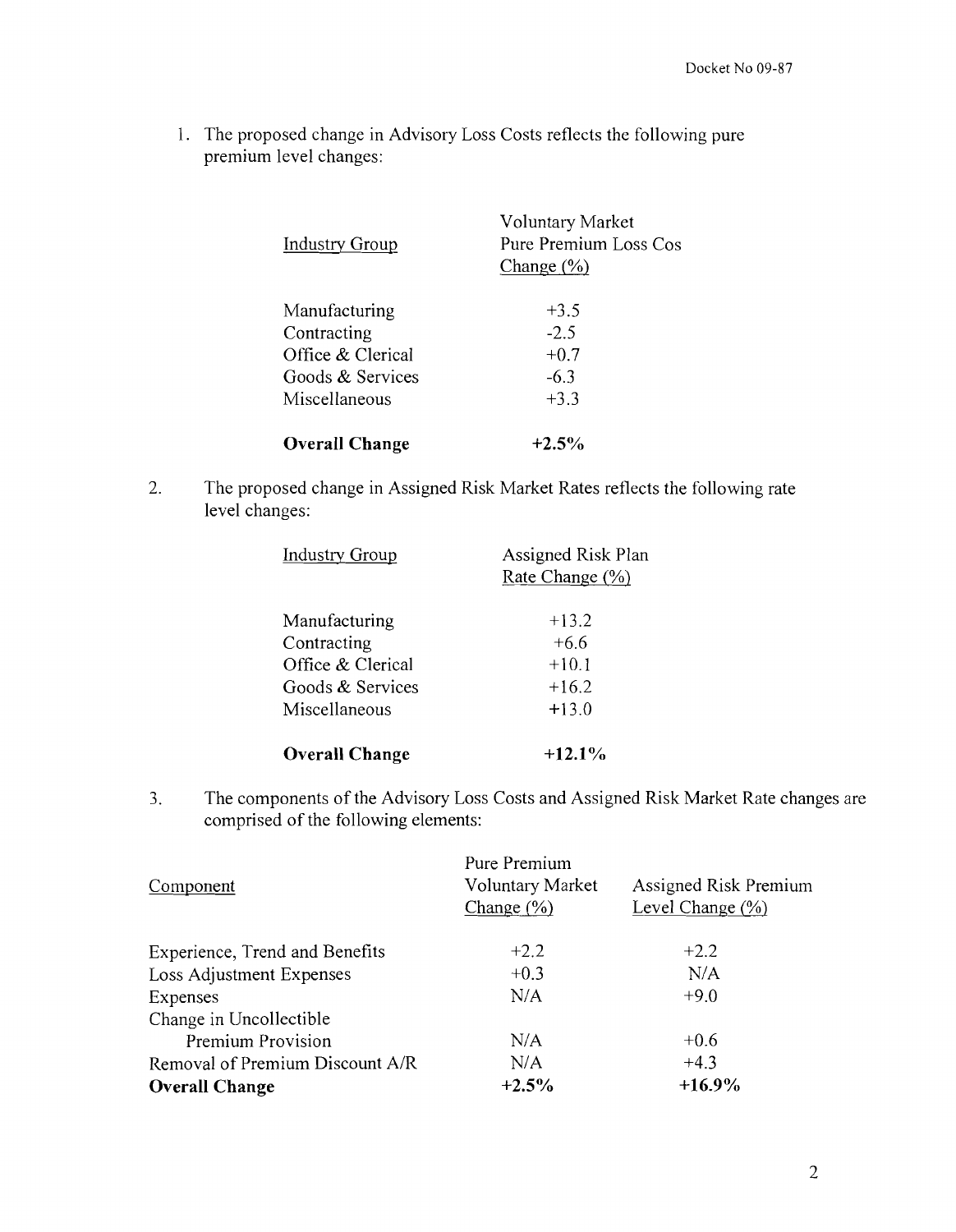- 4. The assessments due from employers for funding the cost of the Workers' Compensation Commission are 3.83% of losses. Insurance carriers pass through these assessments to employers. For the Voluntary Market and the Assigned Risk Market, the assessment rate converted to a percentage of premium is 2.3% of standard premium. The assessment rate for "F" classifications, which provides coverage under the United States Longshore and Harbor Workers' Compensation Act and its extensions, is changing to 7.9% of total losses, with a proposed assessment on assigned risk standard premium and voluntary market standard premium of 4.3%.
- 5. The filing proposes to increase the maximum payroll for Executive Officers or Members of Limited Liability Companies from \$1,200 per week to \$1,300 per week.
- 6. The filing proposes to increase the maximum payroll for Athletic Teams and Carnival—Traveling from \$800 per week to \$900 per week.
- 7. The filing for the Assigned Risk Market proposes a 5.2% provision for uncollectible premium.
- 8. The Practitioner Fee Schedule was revised effective July 15,2008. NCCI estimates the impact of this change to be 0.9% on medical benefits.
- 9. The proposed Permissible Loss Ratio for the Assigned Risk Rate filing is 59.31%.

## III. DISCUSSION AND RECOMMENDATIONS

#### A. Overall Loss Costs and Assigned Risk Rates

Conn. Gen. Stat. §38a-665 establishes the standards, methods and criteria for the making and use of workers' compensation insurance rates in Connecticut. Conn. Gen. Stat. §38a-665 provides that no rates shall be excessive or inadequate, nor shall they be unfairly discriminatory. Conn. Gen. Stat. §38a-665(b) provides that consideration shall be given, to the extent possible, to: past and prospective loss experience; reasonable margin for profit and contingencies; past and prospective expenses both countrywide and those specially applicable to this state; investment income earned or realized both from unearned premium and loss reserve funds; and other relevant factors, including judgment factors.

The overall cost levels are increasing for the assigned risk rates and for the advisory loss costs. The cost levels for this filing are based on Connecticut loss experience for policy years 2006 and 2007. NCCI adjusts past losses to current conditions using adjustment methods, which make the magnitude of the change very sensitive to their assumptions. Critical assumptions include those for trend, loss development and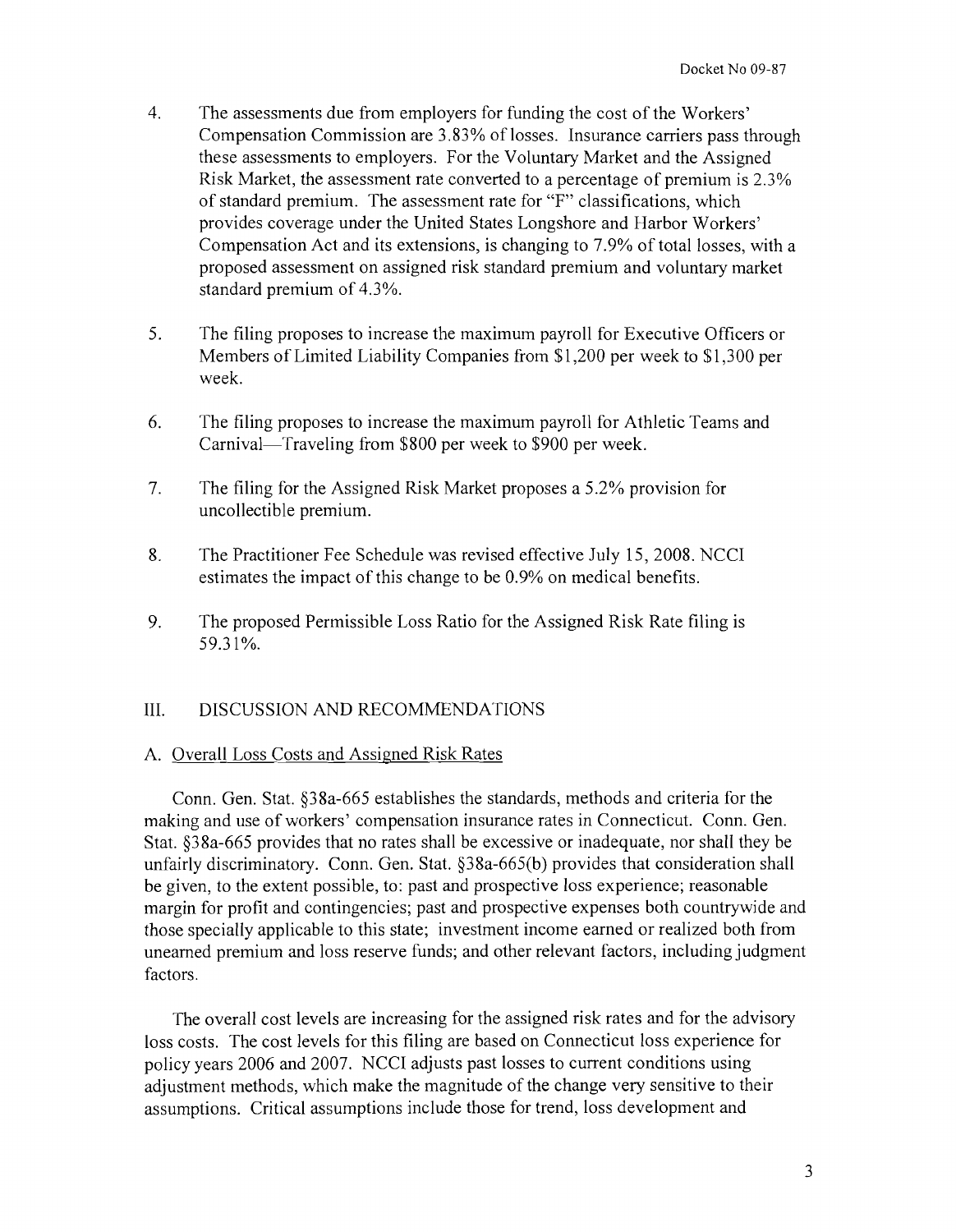experience period. The Department reviewed the assumptions included in these filings for reasonableness, including the econometric forecast values.

Based on the foregoing, it is recommended that:

#### A. Assigned Risk Uncollectible Premium

NCCI is proposing a 5.2% provision for uncollectible premium for the assigned risk market. The filing states that the uncollectible premium has been approximately 5.2% ofthe net assigned risk premiums. Last year NCCI proposed a 5% for uncollectible premiums and the Department approved 4.6%.

Increasing this percentage is a disincentive for companies to collect outstanding premiums. Uncollectible premium in the first half of this decade was approximately 4%. In the years 2005 through 2007 the uncollectible premium was approximately 7.2%. The percentage should be decreased to 4%. This reduction in the uncollectible percentage should be an incentive for companies to collect outstanding premiums. Some premiums can never be collected and the 4% provides for this.

#### B. NCCI Administration & Servicing Carrier Other Expenses

NCCI is proposing this increased from 4.87% to 5.50%. With the decrease in the assigned risk market and the poor economy this expense should not be increased by this amount. Many companies have seen reductions in their staff and income while expenses are still rising. We have heard that most companies spread the work out when a person leaves. Considering the reduction in the assigned risk market and the poor economy and the rising expenses this increase should be 5.20%.

#### C. Change in Statewide Average Weekly Wage

The State Labor Commissioner determined effective October 1,2009 that the average weekly earning of all employees in Connecticut will be \$1,138 a .03% decrease from the prior year.

In the current filing, the NCCI estimates are slightly higher than the actual wage figures. Using the NCCI estimates produced an impact of 0.3% increase in the Maximum Weekly Benefit. Using the actual wages produce an impact of 0.2%. The actual impact should be used.

## D. Maximum Payroll for Executive Officers or Members of Limited Liability Companies

The filing proposes to increase the maximum payroll for Executive Officers or Members of Limited Liability Companies from \$1,200 per week to \$1,300 per week. In the late 1970's, NCCI introduced a formula for the determination of the maximum remuneration for executive officers. The purpose of the formula was to be responsive to the state's economy and to eliminate the need for periodic adjustments. This NCCI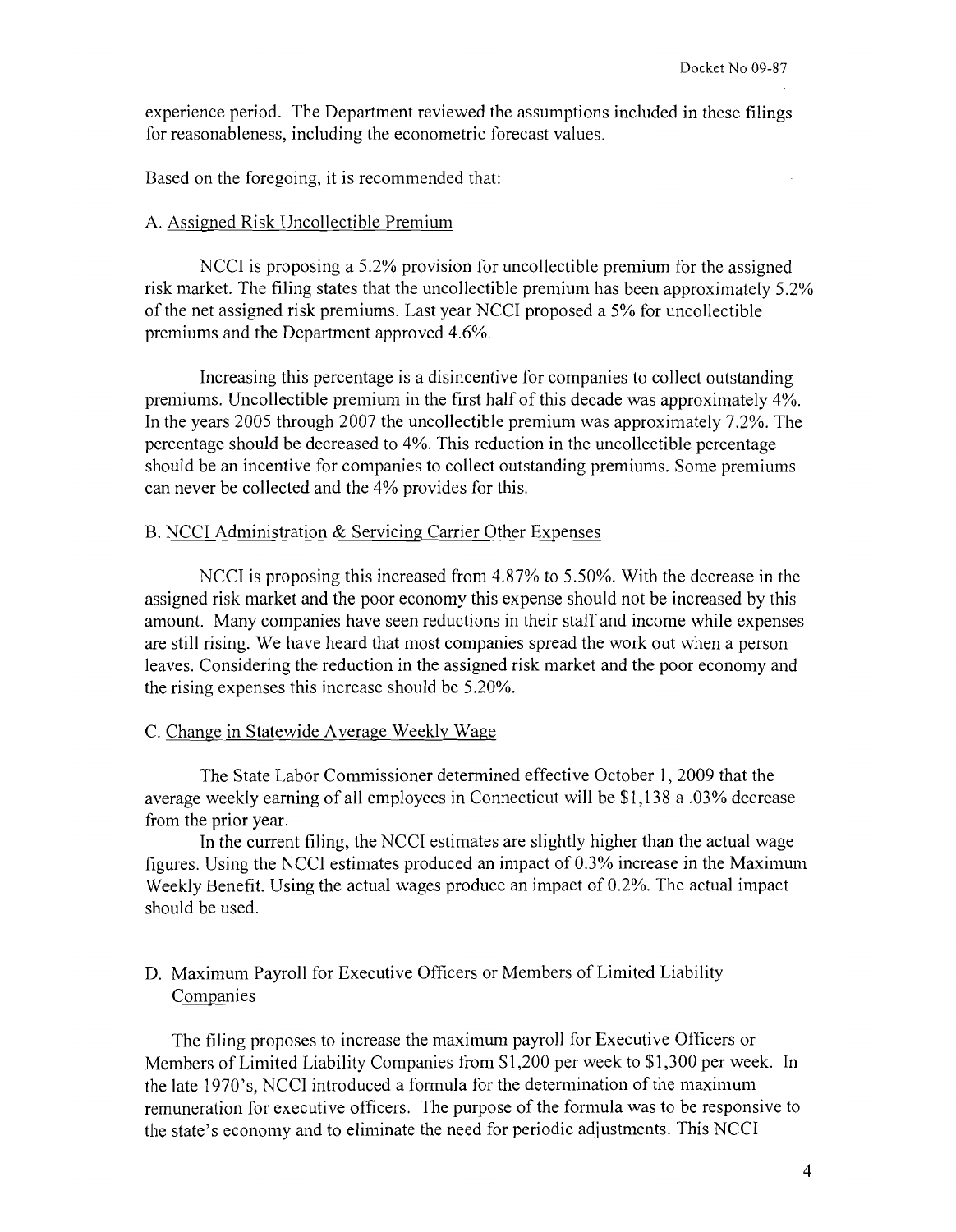formula was disapproved and no adjustments were made to the maximum payroll until 2006. Two years ago the maximum payroll was increased to \$1,000 per week and last year it was increased to \$1,200 per week.

The Department believes that the maximum payroll for Executive Officers or Members of Limited Liability Companies should be approximately that of partners and sole proprietors. Partners and Sole Proprietors are charged an annual payroll of \$63,500, which is equal to \$1,221 per week. The increase to \$1,300 per week payroll for Executive Officers or Members of Limited Liability Companies produces an annual payroll of \$67,600. This increase in the per week payroll results in the maximum payroll being only slightly more than for partners and sole proprietors. The Department recommends that the payroll for Executive Officers or Member of Limited Liability Companies be increased to \$1,300 per week for 2009.

## E. Maximum Payroll for Athletic Teams and Carnival-Traveling

NCCI is proposing to increase the current maximum payroll for Athletic Teams and Carnival—Traveling from \$800 per week to \$900 per week.

The maximum payroll had not changed for these classes in a number of years. For the last three years the weekly payroll has been increased by \$100. In the late 1970's NCCI introduced a formula for the determination of the maximum remuneration for these classes. The purpose of the formula was to be responsive to the state's economy and to eliminate the need for periodic adjustments. That formula was not approved and the maximum remained at five hundred dollars. Three years ago it was increased to \$600 and since then each year it was increased \$100 a week. The maximum payroll should continue to be gradually increased for these classes. To temper the effect on employers with these classes, the increase should be no more than \$100.

## F. Change in Rating Plan Methodology

NCCI is making three changes to its class ratemaking methods. These changes relate to:

- How losses are developed
- How losses are limited
- How losses above the limit are spread to other classes.

Change to loss development - claims will be classified as Not-Likely-To-Develop or as Likely-To-Develop.

Change to loss limitation - NCCI proposes that all claims be limited to \$500,000. Change to excess loss spreading  $-$  NCCI's revised method for spreading the

excess losses involves the use of Excess Ratios which vary by Hazard Group.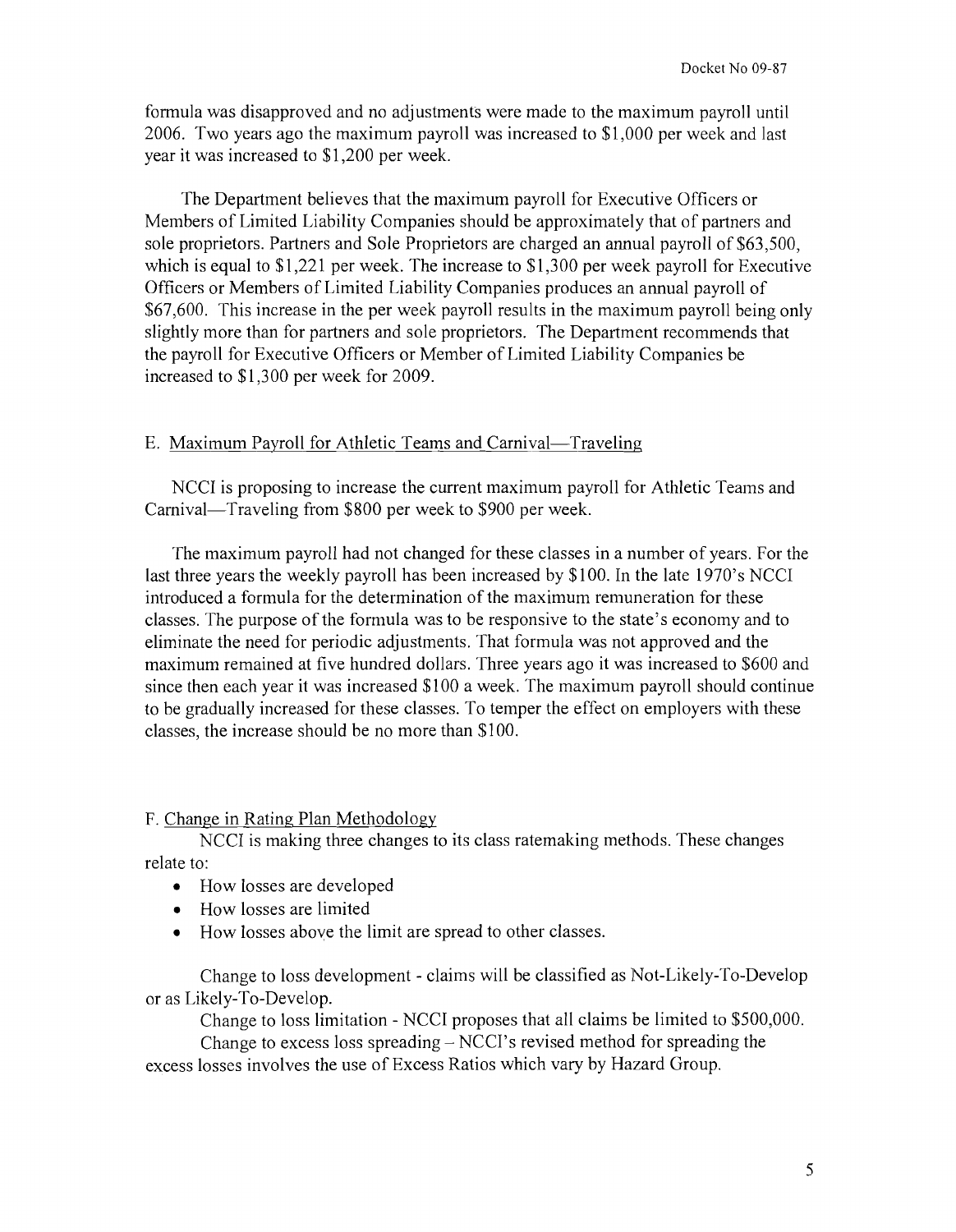## G. Removal of Discount Program

NCCI is proposing to remove the premium discount for Assigned Risk policies. In the filing NCCI states this is intended to:

- make the A/R market more self funded  $\Delta \sim 1$
- alleviate the burden on voluntary market writers
- foster further depopulation of the AR market

In the filing NCCI also stated that many assigned risks have poor safety records or are engaged in very hazardous operations.

The residual market expiration list on 10/13/2009 had:

9,389 CT policies

732 CT policies with premiums between 5,500 and 199,999.

210 CT policies with a mod of 1.01 or higher.

The total number of assigned risk policies:

| 2006   | 2007   | 2008   | 2009*                                              |  |
|--------|--------|--------|----------------------------------------------------|--|
| 15,275 | 14,347 | 13,094 | 9,389                                              |  |
|        |        |        | $*(r_{\alpha} \cdot d_{\alpha})$ market evolvation |  |

\*(residual market expiration list 10/13/09)

Of the policies that would receive premium discounts only 28.7% have debit modifications. The majority of policies have modifications less than 1.01 or no modifications. Considering that 71.3% do not have debit modifications we would assume most are risks with hazardous operations. It would not be fair to take away premium modification from an account because it is engaged in a hazardous operation.

The total premiums of assigned risk policies:

| 2006         | 2007         | 2008         |
|--------------|--------------|--------------|
| \$46,100,598 | \$38,759,165 | \$31,350,047 |

Between 2006 and 2008 there has been:

Reduction in policies of over 2,000

Reduction in premiums of over \$14,000,000

The A/R market has seen depopulation without taking away the discount program.